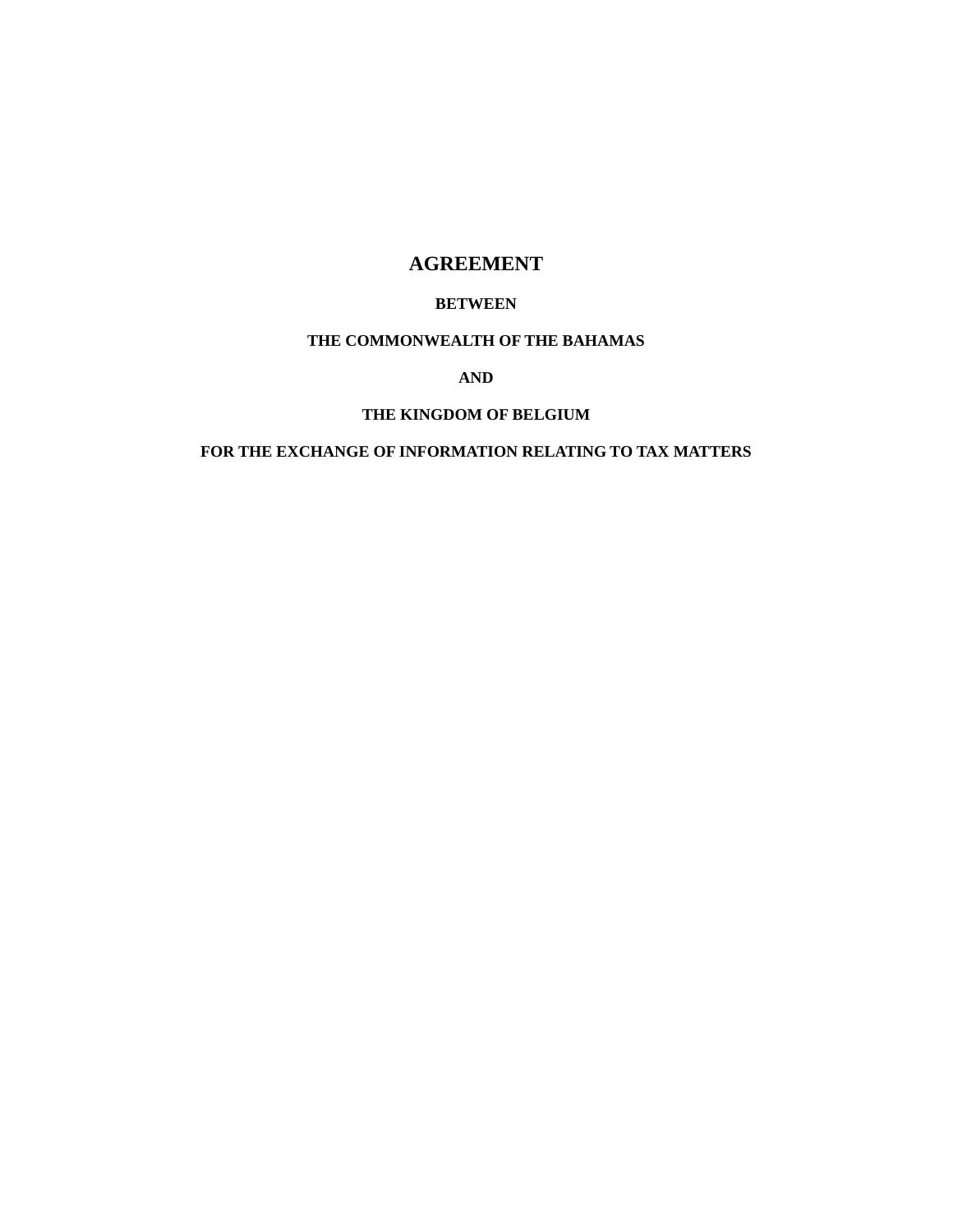# **AGREEMENT BETWEEN THE COMMONWEALTH OF THE BAHAMAS AND THE KINGDOM OF BELGIUM FOR THE EXCHANGE OF INFORMATION RELATING TO TAX MATTERS**

# **THE COMMONWEALTH OF THE BAHAMAS**

**AND** 

## **THE KINGDOM OF BELGIUM,**

**WHEREAS** the Government of the Commonwealth of The Bahamas and the Government of the Kingdom of Belgium ("the Parties") have long been active in international efforts to combat money laundering and other financial crimes, including the targeting of terrorist financing;

AND WHEREAS The Bahamas on 15<sup>th</sup> March 2002 entered into a political commitment to the OECD's principles of effective exchange of information;

**AND WHEREAS** the Parties, desiring to facilitate the exchange of information with respect to taxes;

**HAVE AGREED** as follows: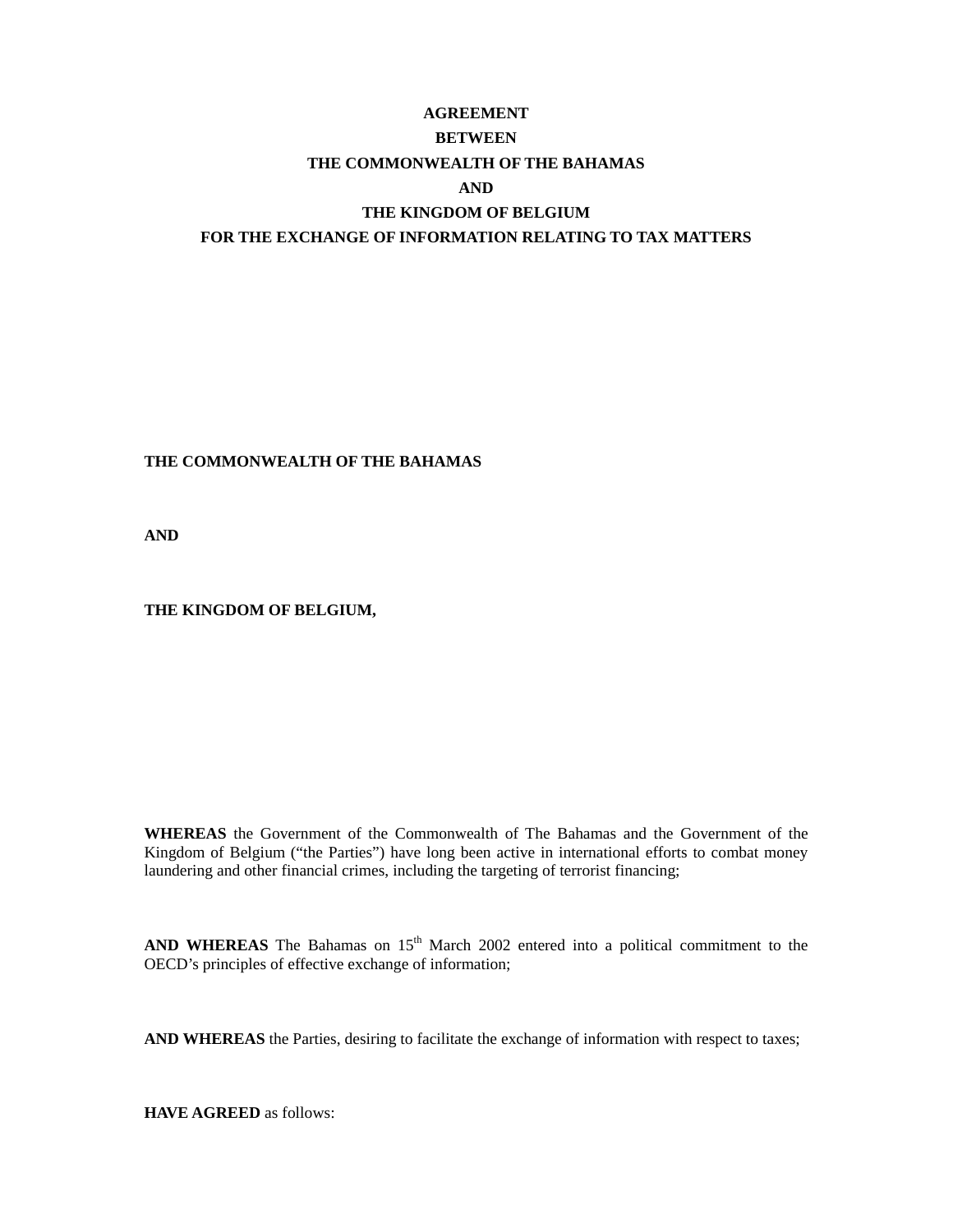#### **Object and Scope of the Agreement**

- 1. The Parties, through their competent authorities, shall provide assistance through exchange of information that is foreseeably relevant to the administration or enforcement of the domestic laws of the Parties concerning taxes covered by this Agreement, including information that is foreseeably relevant to the determination, assessment, enforcement or collection of tax with respect to persons subject to such taxes or to the investigation or prosecution of tax matters in relation to such persons. Information shall be exchanged in accordance with the provisions of this Agreement and shall be treated as confidential in the manner provided in Article 8.
- 2. The rights and safeguards secured to persons by the laws or administrative practice of the requested Party remain applicable. The requested Party shall use its best endeavours to ensure that any such rights and safeguards are not applied in a manner that unduly prevents or delays effective exchange of information.

# **Article 2**

# **Jurisdiction**

A requested Party is not obliged to provide information which is neither held by its authorities, nor in the possession of, nor obtainable by persons who are within its territorial jurisdiction.

## **Article 3**

## **Taxes Covered**

- 1. This Agreement shall apply to the existing taxes of every kind and description imposed by or on behalf of the Parties.
- 2. This Agreement shall apply also to any identical or substantially similar taxes imposed after the date of signature of this Agreement in addition to or in place of the existing taxes if the Parties, through their competent authorities, so agree. The competent authority of each Party shall notify the other of any substantial changes in laws which may affect the obligations of that Party pursuant to this Agreement.
- 3. This Agreement shall also apply to taxes imposed in Belgium by its political subdivisions or local authorities, from the date on which Belgium shall notify The Bahamas through diplomatic channels that Belgium agrees on such application.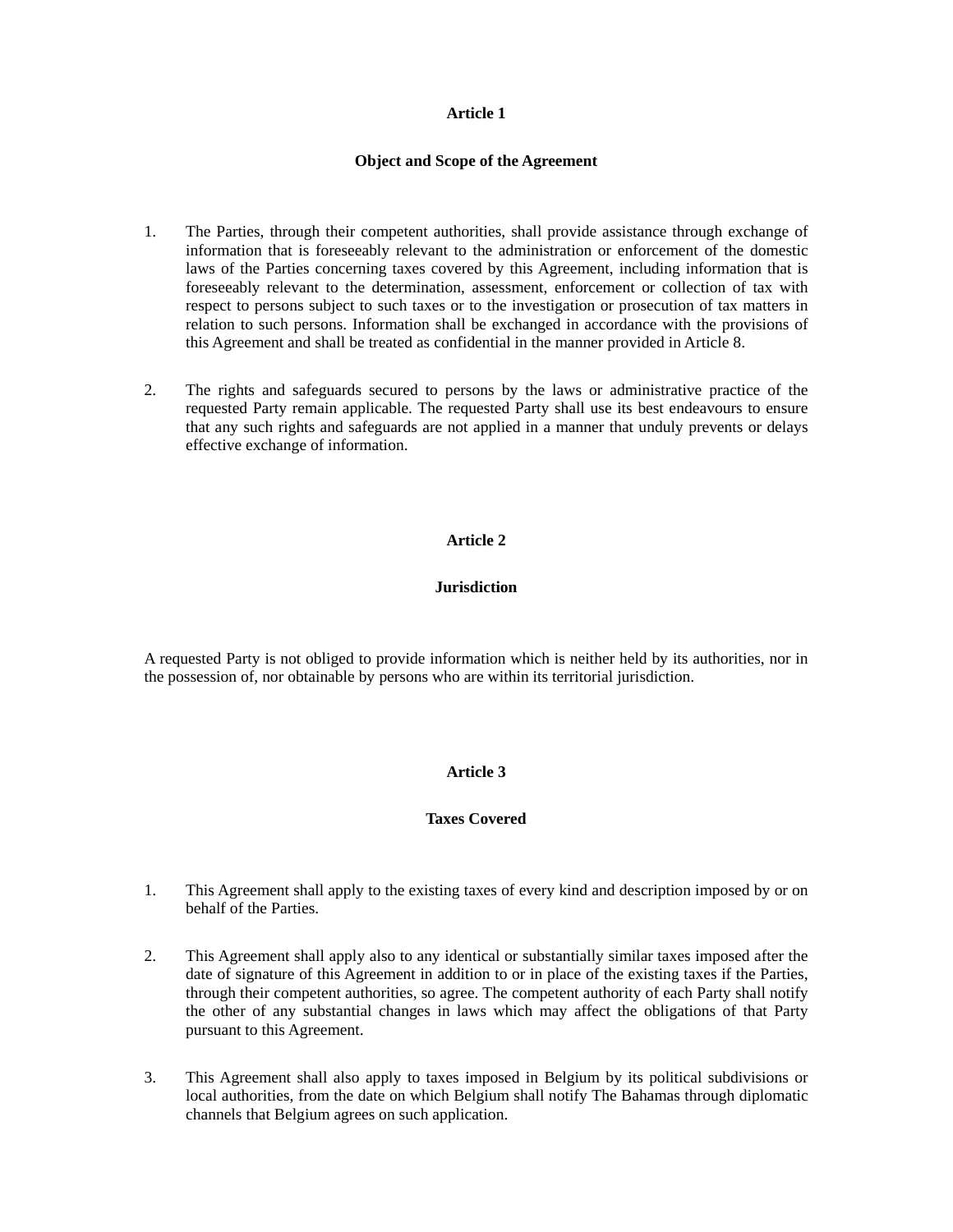#### **Definitions**

#### 1. In this Agreement:

- a) "The Bahamas" means the Commonwealth of The Bahamas, encompassing the land, the territorial waters, and in accordance with international law and the laws of The Bahamas any area outside the territorial waters inclusive of the exclusive economic zone and the seabed and subsoil over which The Bahamas exercises jurisdiction and sovereign rights for the purpose of exploration, exploitation and conservation of natural resources;
- b) "Belgium" means the Kingdom of Belgium; used in a geographical sense, it means the territory of the Kingdom of Belgium, including the territorial sea and any other area in the sea and in the air within which the Kingdom of Belgium, in accordance with international law, exercises sovereign rights or its jurisdiction;
- c) "collective investment fund or scheme" means any pooled investment vehicle, irrespective of legal form;
- d) "public collective investment fund or scheme" means any collective investment scheme or fund in which the purchase, sale or redemption of shares or other interests is not implicitly or explicitly restricted to a limited group of investors;
- e) "company" means any body corporate or any entity that is treated as a body corporate for tax purposes;
- f) "competent authority" means,
	- (i) in the case of The Bahamas, the Minister of Finance or his duly authorised delegate; and
	- (ii) in the case of Belgium, the Minister of Finance or his authorised representative;
- g) "criminal laws" means all criminal laws designated as such under domestic law, irrespective of whether such are contained in the tax laws, the criminal code or other statutes;
- h) "criminal tax matters" means tax matters involving intentional conduct whether before or after the entry into force of this Agreement which is liable to prosecution under the criminal laws of the requesting Party;
- i) "information" means any fact, statement, document or record in whatever form;
- j) "information gathering measures" means laws and administrative or judicial procedures enabling a requested Party to obtain and provide the information requested;
- k) "national", in relation to a Party, means:
	- (i) any individual possessing the nationality or citizenship of that Party, and
	- (ii) any legal person, partnership, association or other entity deriving its status as such from the laws in force in that Party;
- l) "person" means an individual, a company or any other body or group of persons;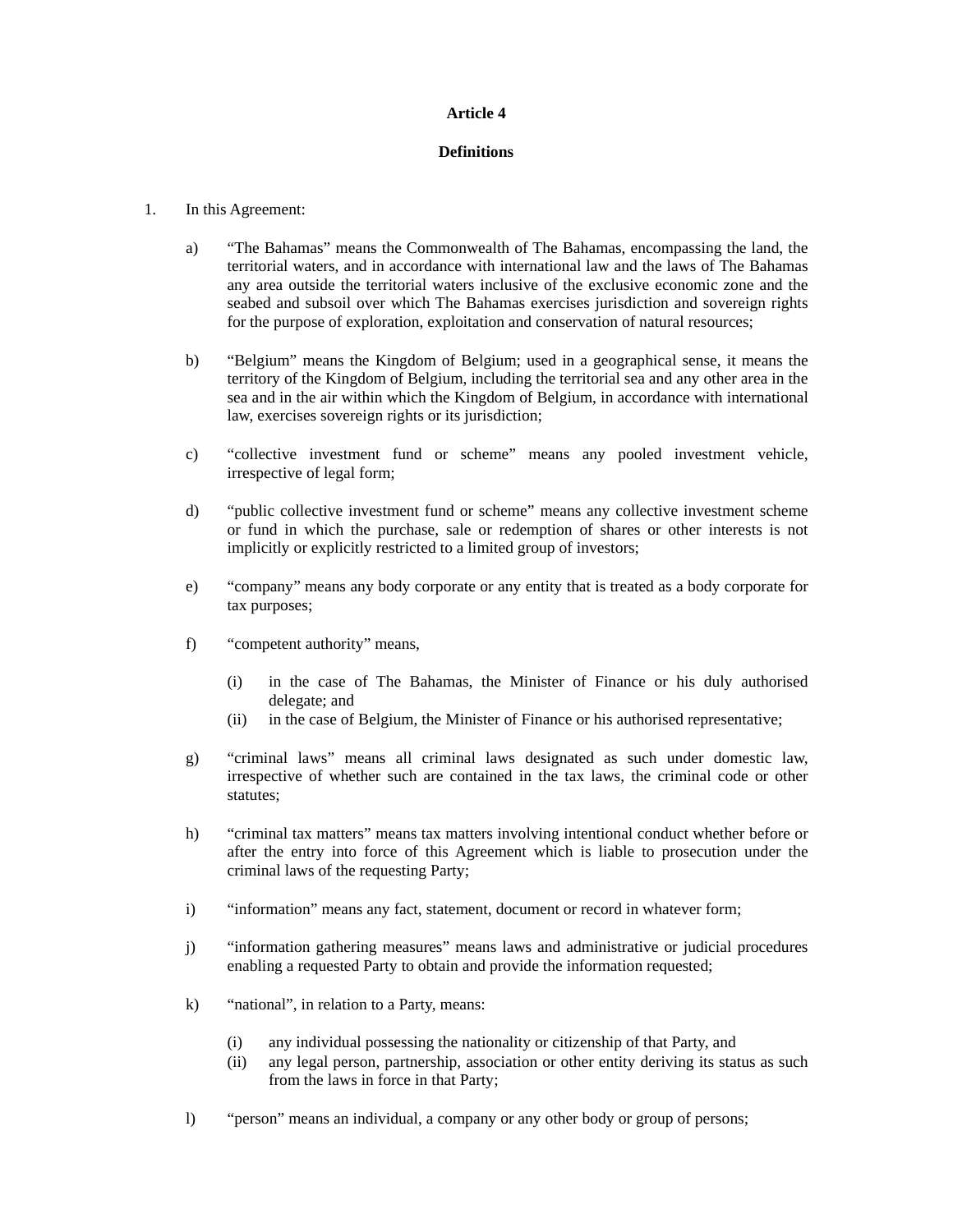- m) "principal class of shares" means the class or classes of shares representing a majority of the voting power and value of the company;
- n) "publicly traded company" means any company whose principal class of shares is listed on a recognised stock exchange provided its listed shares can be readily purchased or sold by the public. Shares can be purchased or sold "by the public" if the purchase or sale of shares is not implicitly or explicitly restricted to a limited group of investors;
- o) "recognised stock exchange" means any stock exchange agreed upon by the competent authorities of the Parties;
- p) "requested Party" means the Party to this Agreement which is requested to provide information or has provided information in response to a request;
- q) "requesting Party" means the Party to this Agreement submitting a request for or having received information from the requested Party;
- r) "tax" means any tax covered by this Agreement.
- 2. As regards the application of this Agreement at any time by a Party, any term not defined herein shall, unless the context otherwise requires, have the meaning that it has at that time under the law of that Party, any meaning under the applicable tax laws of that Party prevailing over a meaning given to the term under other laws of that Party.

## **Exchange of Information Upon Request**

- 1. The competent authority of the requested Party shall provide upon request by the requesting Party information for the purposes referred to in Article 1. Such information shall be exchanged without regard to whether the requested Party needs such information for its own tax purposes or the conduct being investigated would constitute a crime under the laws of the requested Party if it had occurred in the territory of the requested Party. The competent authority of the requesting Party shall only make a request for information pursuant to this Article when it is unable to obtain the requested information by other means, except where recourse to such means would give rise to disproportionate difficulty.
- 2. If the information in the possession of the competent authority of the requested Party is not sufficient to enable it to comply with the request for information, the requested Party shall use all appropriate information gathering measures to provide the requesting Party with the information requested, notwithstanding that the requested Party may not need such information for its own tax purposes.
- 3. If specifically requested by the competent authority of the requesting Party, the competent authority of the requested Party shall provide information under this Article, to the extent allowable under its domestic laws, in the form of depositions of witnesses and authenticated copies of original records.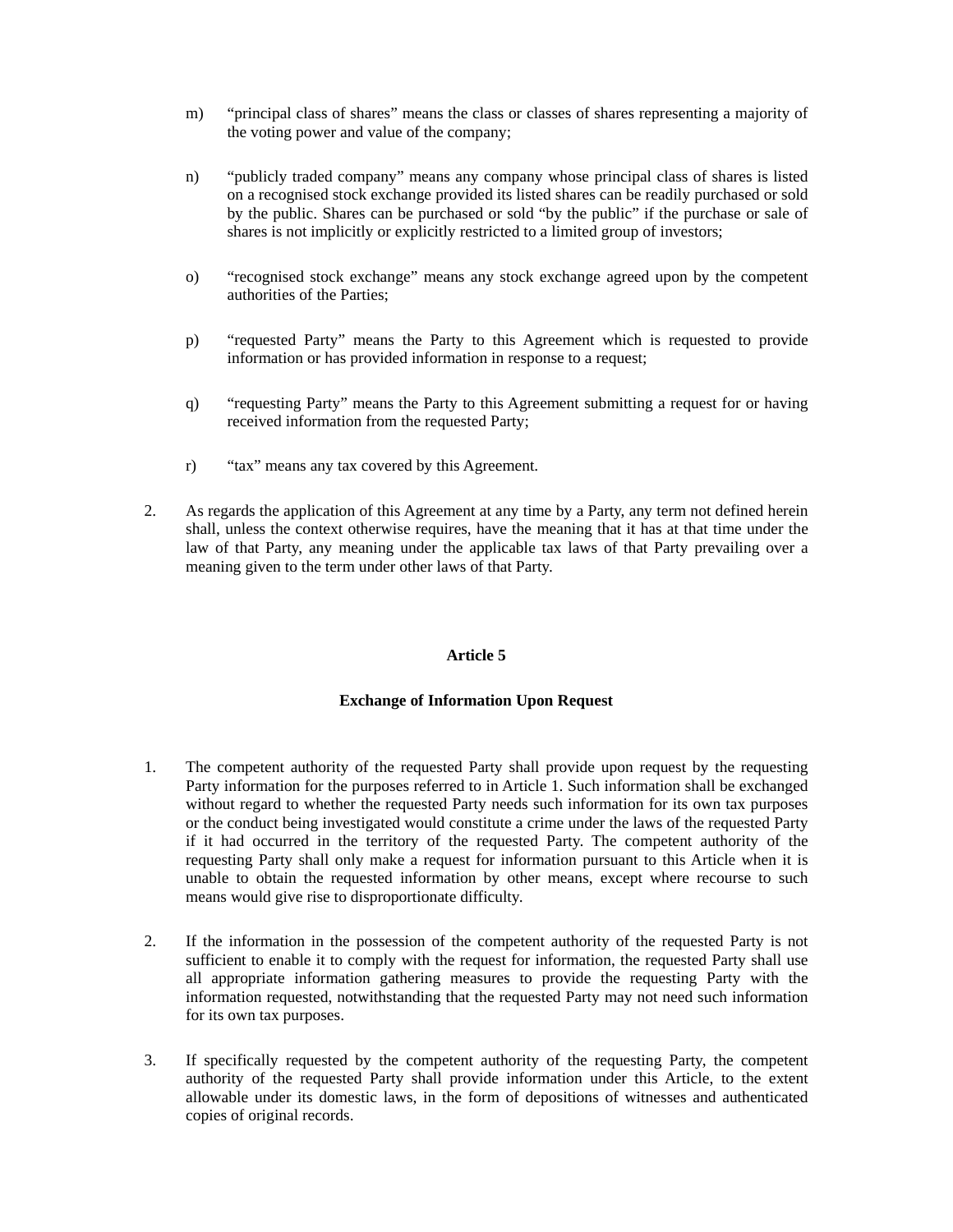- 4. Notwithstanding any contrary provisions in its domestic laws, each Party shall have the authority, subject to the terms of Articles 1 and 2 of this Agreement, to obtain and to provide:
	- a) information held by banks, other financial institutions, trusts, foundations and any person, including nominees and trustees, acting in an agency or fiduciary capacity;
	- b) information regarding the ownership of companies, partnerships, collective investment schemes, trusts, foundations and other persons, including information on all persons in an ownership chain, and
		- (i) in the case of collective investment schemes, information on shares, units and other interests;
		- (ii) in the case of trusts, information on settlors, trustees, protectors and beneficiaries;
		- (iii) in the case of foundations, information on founders, members of the foundation council and beneficiaries; and
		- (iv) in the case of persons that are neither collective investment schemes, trusts or foundations, equivalent information to the information in subparagraphs (i) to (iii).

Provided that this Agreement does not create an obligation on the Parties to obtain or provide ownership information with respect to publicly traded companies or public collective investment funds or schemes unless such information can be obtained without giving rise to disproportionate difficulties.

- 5. Any request for information shall be formulated with the greatest possible details and shall specify in writing:
	- a) the identity of the taxpayer under examination or investigation;
	- b) the identity of the person in respect of whom information is requested, if that person is not also the taxpayer in subparagraph (a) of this paragraph;
	- c) the period for which the information is requested;
	- d) the nature of the information requested and the form in which the requesting Party would prefer to receive it;
	- e) the tax purpose for which the information is sought, including:
		- (i) the citation of the legal authority under the applicant Party's tax law with respect to which the information is sought; and
		- (ii) whether the matter is a criminal tax matter;
	- f) the reasons for believing that the information requested is foreseeably relevant to the administration or enforcement of the taxes of the requesting Party covered under Article 3, with respect to a person identified in subparagraph (a) of this paragraph;
	- g) grounds for believing that the information requested is present in the requested Party or is in the possession of or obtainable by a person within the jurisdiction of the requested Party;
	- h) to the extent known, the name and address of any person believed to be in possession of, or able to obtain the requested information;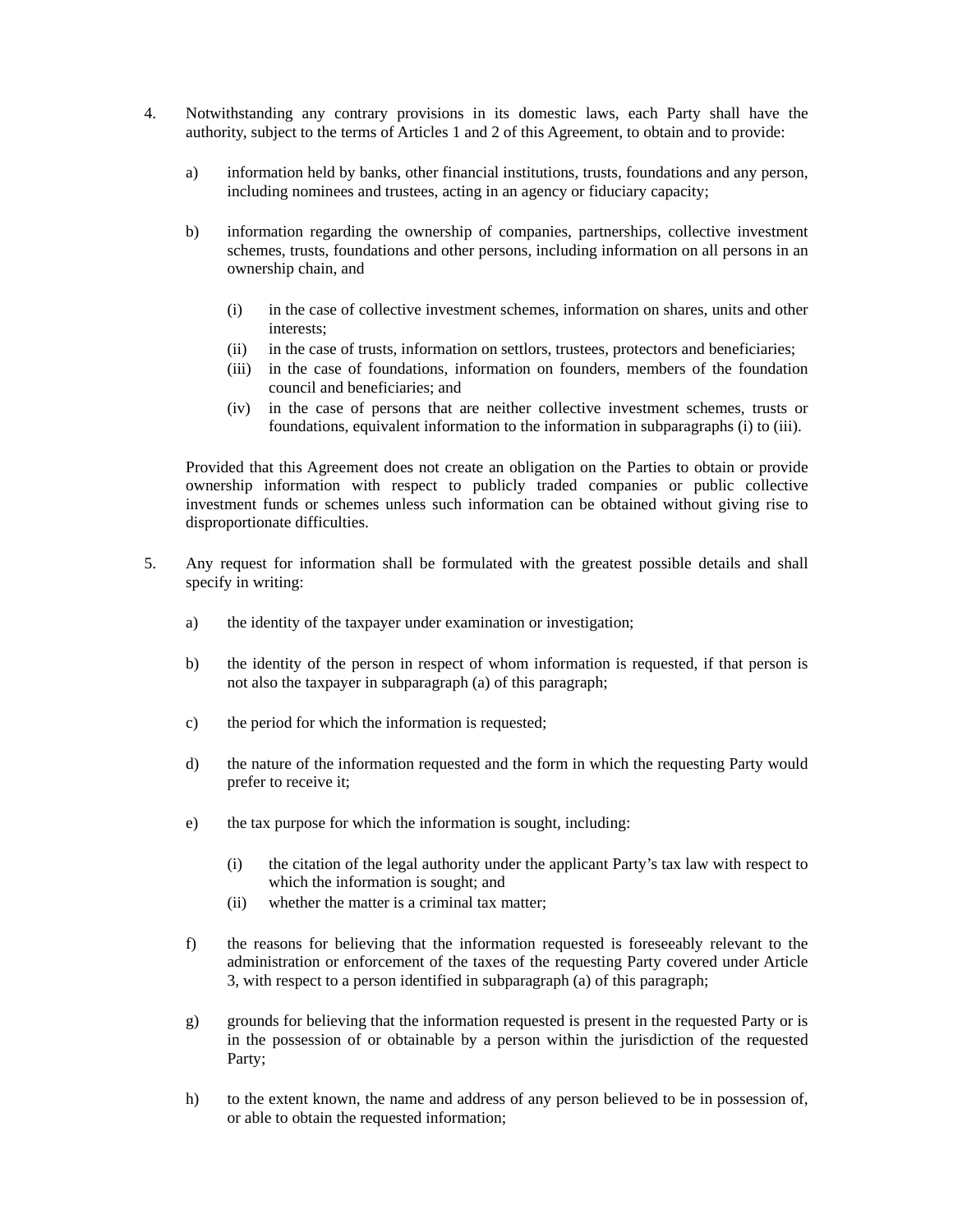- i) a statement that the request is in conformity with this Agreement;
- j) a statement that the requesting Party has pursued all means available in its own territory to obtain the information, except those that would give rise to disproportionate difficulty.
- 6. The competent authority of the requested Party shall acknowledge receipt of the request to the competent authority of the requesting Party, advise if there are any unexpected delays in obtaining the requested information and shall use its best endeavours to forward the requested information to the requesting Party with the least reasonable delay.

# **Tax Examinations Abroad**

- 1. The competent authority of the requesting Party may request that the competent authority of the requested Party allows, provided that it is not contrary to domestic laws, representatives of the competent authority of the requesting Party to enter the territory of the requested Party to interview individuals and examine records with the prior written consent of the individuals or other persons concerned. The competent authority of the requesting Party shall give reasonable notice to the competent authority of the requested Party of the time and place of the intended meeting with the individuals concerned.
- 2. At the request of the competent authority of the requesting Party, the competent authority of the requested Party may allow representatives of the competent authority of the requesting Party to attend a tax examination in the territory of the requested Party.
- 3. If the request referred to in paragraph 2 is granted, the competent authority of the requested Party conducting the examination shall, as soon as possible, notify the competent authority of the requesting Party of the time and place of the examination, the authority or person authorised to carry out the examination and the procedures and conditions required by the requested Party for the conduct of the examination. All decisions regarding the conduct of the tax examination shall be made by the requested Party conducting the examination.

## **Article 7**

## **Possibility of Declining a Request**

- 1. The competent authority of the requested Party may decline to assist:
	- a) where the request is not made in conformity with this Agreement;
	- b) where the requesting Party has not pursued all means available in its own territory to obtain the information, except where recourse to such means would give rise to disproportionate difficulty; or
	- c) where the disclosure of the information requested would be contrary to its national security or public policy.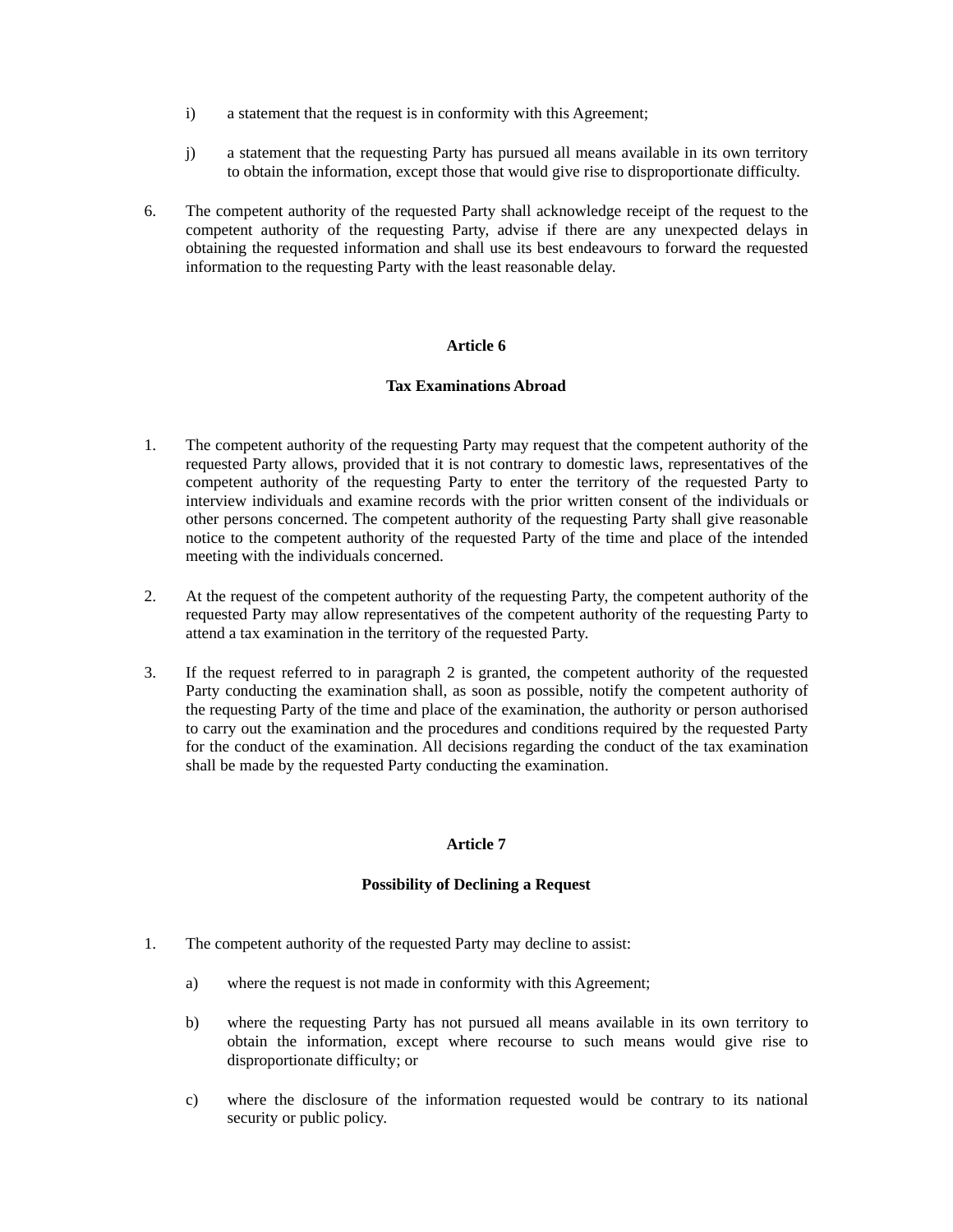- 2. This Agreement shall not impose on a requested Party any obligation to provide information subject to legal privilege or to provide information which would disclose any trade, business, industrial, commercial or professional secret or trade process, provided that information described in Article 5(4) shall not by reason of that fact alone be treated as a secret or trade process.
- 3. A request for information shall not be refused on the ground that the tax claim giving rise to the request is disputed.
- 4. The requested Party may decline a request for information if the information is requested by the requesting Party to administer or enforce a provision of the tax law of the requesting Party, or any requirement connected therewith, which discriminates against a national of the requested Party as compared with a national of the requesting Party in the same circumstances.

## **Confidentiality**

- 1. Any information received by a Party under this Agreement shall be treated as confidential and may be disclosed only to persons or authorities (including courts and administrative bodies) in the jurisdiction of the Party concerned with the assessment or collection of, the enforcement or prosecution in respect of, or the determination of appeals in relation to, the taxes covered by this Agreement. Such persons or authorities shall use such information only for such purposes. They may disclose the information in public court proceedings or in judicial decisions. The information may not be disclosed to any other person or entity or authority or any other jurisdiction (including a foreign Government) without the express written consent of the competent authority of the requested Party.
- 2. Where information provided pursuant to this Agreement for a criminal tax purpose is, subsequently, to be used for a non-criminal tax purpose (and vice versa), the competent authority which supplied the information shall be notified of this change in use, if not before, then within a reasonable time of the change in use occurring.

## **Article 9**

# **Convention Tax Treatment**

Expenses incurred by a resident of a Party with respect to any convention (including any seminar, meeting, congress or other function of a similar nature) held in the other Party shall, for the purposes of taxation in the first-mentioned Party, be deductible to the same extent that such expenses would be deductible if the convention were held in the first-mentioned Party.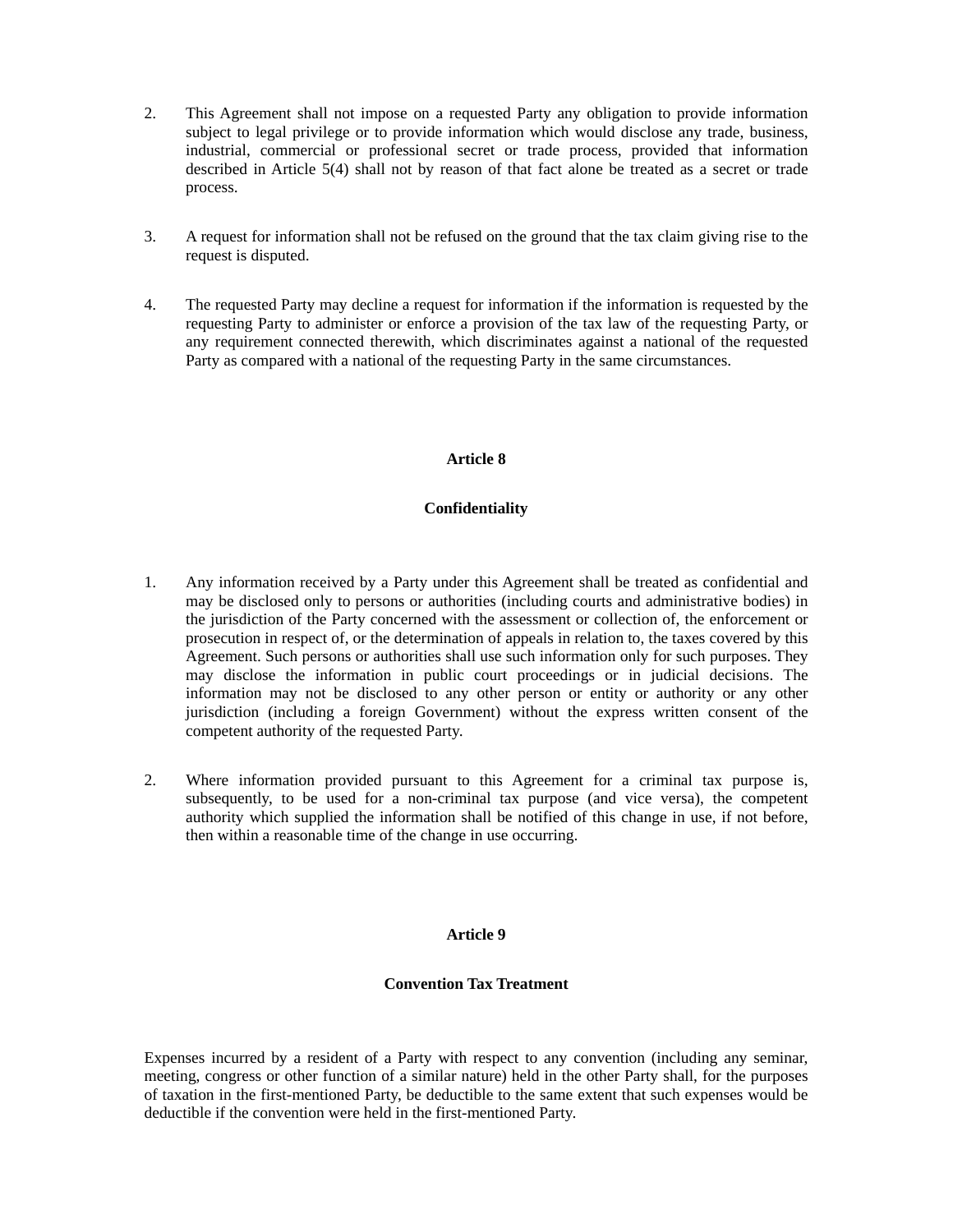#### **Costs**

Unless the competent authorities of the Parties otherwise agree, indirect costs incurred in providing assistance shall be borne by the requested Party, and direct costs incurred in providing assistance (including costs of engaging external advisers in connection with litigation or otherwise) shall be borne by the requesting Party. The respective competent authorities shall consult from time to time with regard to this Article, and in particular the competent authority of the requested Party shall consult with the competent authority of the requesting Party in advance if the costs of providing information with respect to a specific request are expected to be significant.

#### **Article 11**

#### **Mutual Agreement Procedure**

- 1. Where difficulties or doubts arise between the Parties regarding the implementation or interpretation of this Agreement, the competent authorities shall endeavour to resolve the matter by mutual agreement.
- 2. In addition to the agreements referred to in paragraph 1, the competent authorities of the Parties may mutually agree on the procedures to be used under this Agreement.
- 3. The competent authorities of the Parties may communicate with each other directly for purposes of reaching agreement under this Article.
- 4. The Parties may also agree on other forms of dispute resolution.

## **Article 12**

#### **Implementation Legislation**

The Parties shall enact any legislation necessary to comply with, and give effect to, the terms of the Agreement.

#### **Article 13**

#### **Language**

Requests for assistance and answers thereto shall be drawn up in the English language.